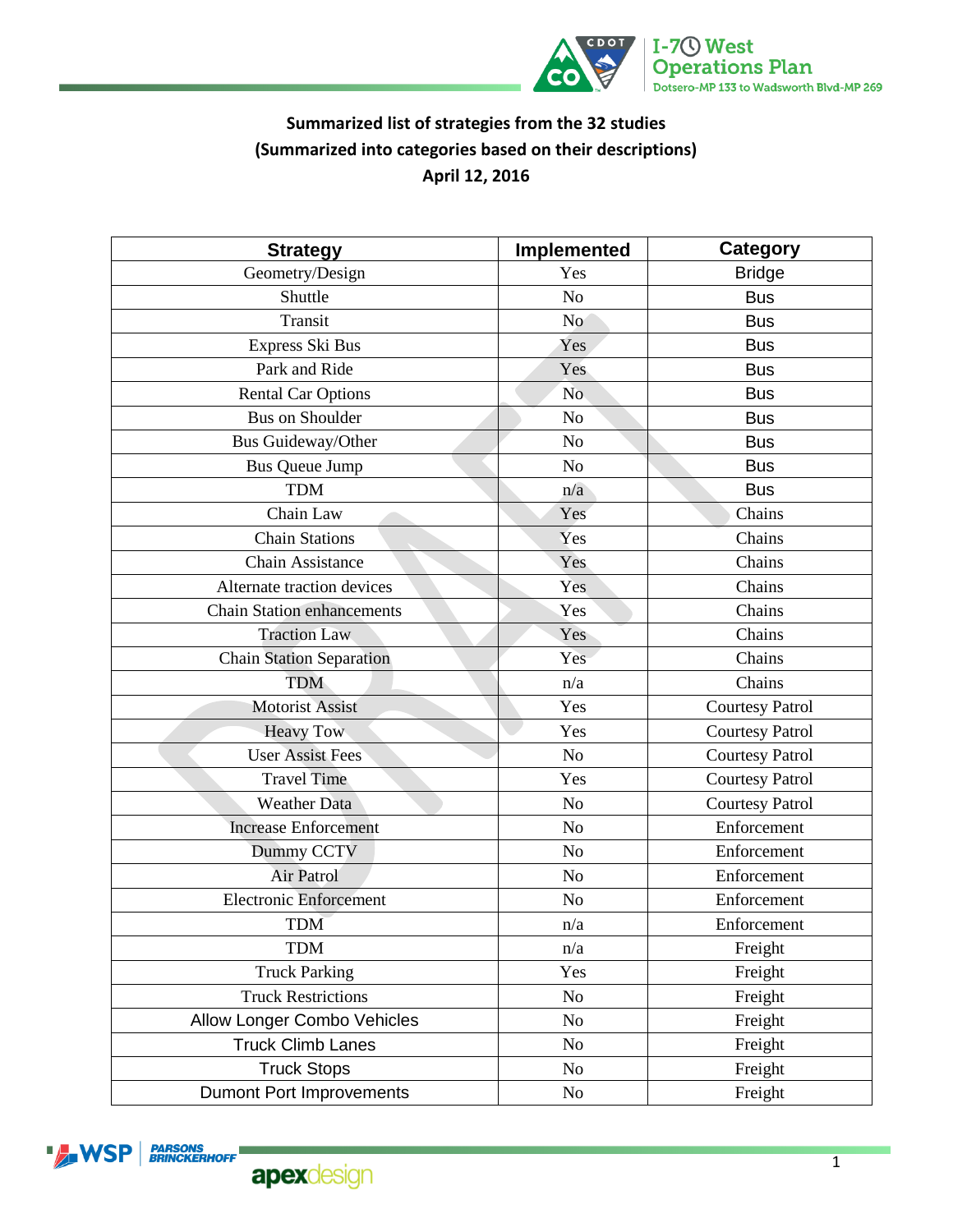

| <b>Strategy</b>                                         | Implemented    | Category                    |
|---------------------------------------------------------|----------------|-----------------------------|
| Downieville Port Improvements                           | N <sub>o</sub> | Freight                     |
| <b>Brake Check Areas</b>                                | N <sub>o</sub> | Freight                     |
| Run Away Truck Ramps                                    | N <sub>o</sub> | Freight                     |
| Slow Moving Vehicle Lanes                               | N <sub>o</sub> | Freight                     |
| <b>Truck Operations</b>                                 | N <sub>o</sub> | Freight                     |
| <b>Speed Harmonization</b>                              | N <sub>o</sub> | Freight                     |
| <b>Acceleration Deceleration Lanes</b>                  | No             | Geometric Design            |
| Interchange Improvements                                | N <sub>o</sub> | Geometric Design            |
| <b>Emergency Turn Arounds and Pullouts</b>              | N <sub>o</sub> | Geometric Design            |
| Additional Capacity/Safety and Frontage Roads           | No.            | Geometric Design            |
| Alternate Route Improvements                            | N <sub>o</sub> | Geometric Design            |
| <b>Bike Path</b>                                        | No             | Geometric Design            |
| <b>Noise</b>                                            | N <sub>o</sub> | Geometric Design            |
| <b>TDM</b>                                              | n/a            | <b>ITS</b>                  |
| <b>Tolling and Tolling Equipment</b>                    | Yes            | <b>ITS</b>                  |
| Variable Speed Limits                                   | Yes            | <b>ITS</b>                  |
| <b>Active Traffic Management</b>                        | Yes            | <b>ITS</b>                  |
| <b>Peal Period Shoulder Lane</b>                        | Yes            | <b>ITS</b>                  |
| <b>ITS Infrastructure</b>                               | Yes            | <b>ITS</b>                  |
| <b>Connected Vehicle Technology</b>                     | <b>No</b>      | <b>ITS</b>                  |
| Queue and Warning Systems                               | Yes            | <b>ITS</b>                  |
| Messaging to the Public                                 | <b>Yes</b>     | <b>ITS</b>                  |
| <b>Ramp Meters</b>                                      | Yes            | <b>ITS</b>                  |
| <b>ITS Software Systems</b>                             | Yes            | <b>ITS</b>                  |
| <b>TIM</b>                                              | Yes            | <b>ITS</b>                  |
| <b>TMC Operations/Joint Operations Center</b>           | Yes            | <b>ITS</b>                  |
| <b>Predictive Traveler Information</b>                  | <b>No</b>      | <b>ITS</b>                  |
| Increase Maintenance Snow and Ice Removal               | Yes            | Maintenance                 |
| <b>Snow Slide Mitigation</b>                            | Yes            | Maintenance                 |
| <b>Bridge De-icing</b>                                  | <b>No</b>      | Maintenance                 |
| Weather Information and Equipment                       | Yes            | Maintenance                 |
| <b>Paving and Pavement Repairs</b>                      | <b>No</b>      | Maintenance                 |
| <b>Increased Snow Storage</b>                           | Yes            | Maintenance                 |
| <b>Loveland Pass Maintenance</b>                        | <b>No</b>      | Maintenance                 |
| <b>Maintenance Mechanics</b>                            | Yes            | Maintenance                 |
| Reversible Lane                                         | <b>No</b>      | Managed Lane                |
| Peak Period Shoulder Lane/Hard<br>Shoulder/Managed Lane | Yes            | <b>Managed Lane</b>         |
| <b>TDM</b>                                              | n/a            | <b>Management Agreement</b> |
| Generate Revenue                                        | Yes            | <b>Management Agreement</b> |

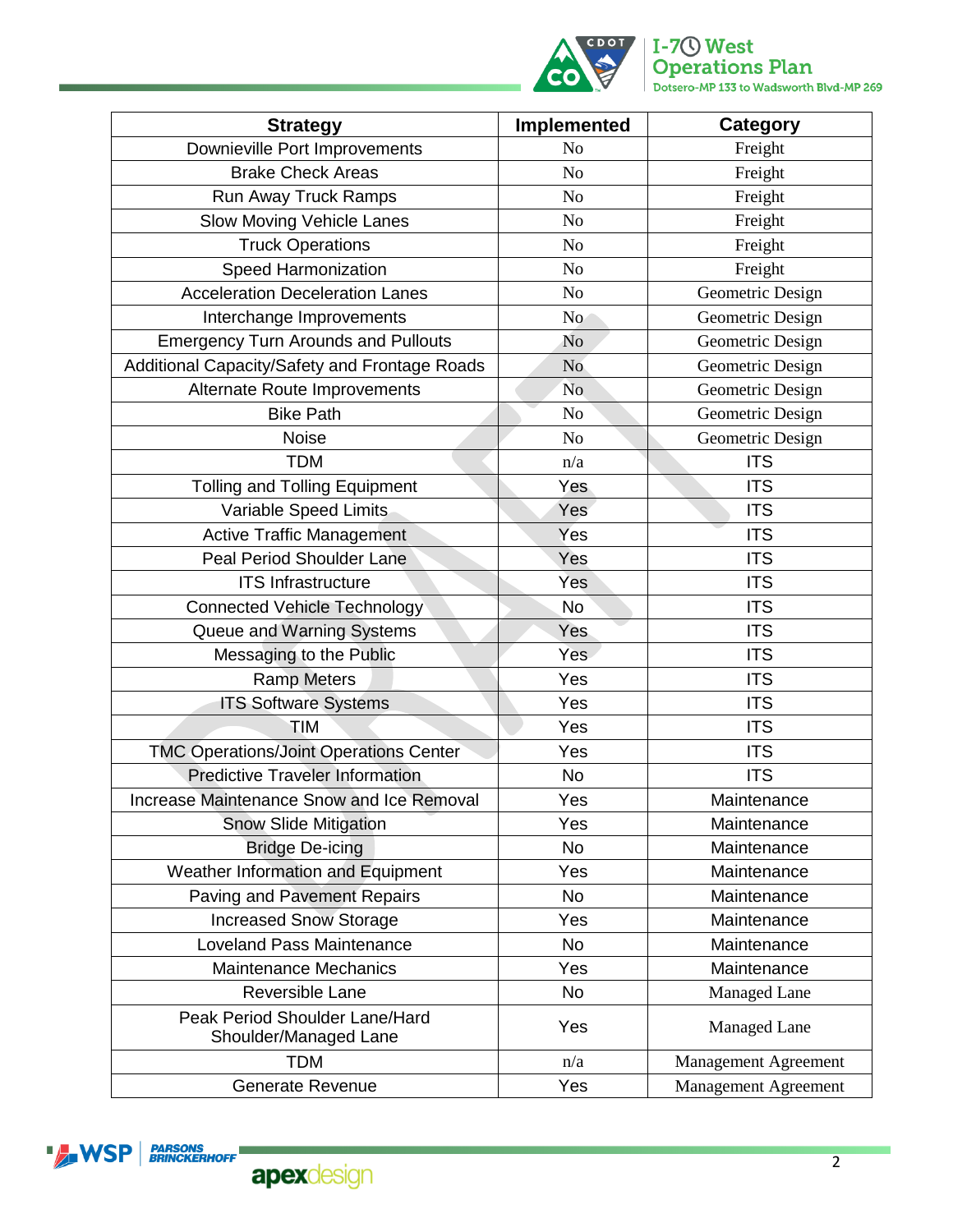

## **I-7<sup>O</sup> West**<br>**Operations Plan**<br>Dotsero-MP 133 to Wadsworth Blvd-MP 269

| <b>Strategy</b>                                        | Implemented | <b>Category</b>              |
|--------------------------------------------------------|-------------|------------------------------|
| <b>Equipment Replacement Strategy</b>                  | Yes         | <b>Management Agreement</b>  |
| <b>Training and Manuals</b>                            | Yes         | <b>Management Agreement</b>  |
| <b>Retention and Resource Sharing</b>                  | Yes         | <b>Management Agreement</b>  |
| Maintenance Fleet Replacement                          | Yes         | Management Agreement         |
| Privatize Operations or Public Private<br>Partnerships | <b>No</b>   | <b>Management Agreement</b>  |
| Dedicated Staffing to I-70 only                        | <b>No</b>   | <b>Management Agreement</b>  |
| <b>Communications Liaison With Communities</b>         | <b>No</b>   | Management Agreement         |
| Study                                                  | No          | <b>Management Agreement</b>  |
| Wildlife Improvements                                  | <b>No</b>   | <b>Management Agreement</b>  |
| <b>CMCA Coordination</b>                               | <b>No</b>   | <b>Management Agreement</b>  |
| <b>Alternate Guideway</b>                              | No          | Management Agreement         |
| Communications                                         | <b>No</b>   | <b>Management Agreement</b>  |
| <b>Continuous Flow Metering</b>                        | Yes         | Metering                     |
| <b>Ramp Meters</b>                                     | Yes         | Metering                     |
| <b>Tunnel Metering</b>                                 | Yes         | Metering                     |
| <b>TDM</b>                                             | Yes         | Public Information/Education |
| Advanced Guideway/Fixed Guideway                       | <b>No</b>   | Rail                         |
| <b>Closure Traveler Information</b>                    | Yes         | <b>Road Closures</b>         |
| Pre-Emptive and/or staged closures and<br>openings     | Yes         | <b>Road Closures</b>         |
| <b>TDM</b>                                             | n/a         | <b>Road Closures</b>         |
| <b>Detours</b>                                         | Yes         | Road Closures                |
| <b>Closure Guidelines</b>                              | Yes         | <b>Road Closures</b>         |
| <b>Shelters</b>                                        | Yes         | <b>Road Closures</b>         |
| <b>Close Ports</b>                                     | Yes         | <b>Road Closures</b>         |
| Close/Open Loveland Pass (protocols)                   | Yes         | <b>Road Closures</b>         |
| <b>TDM</b>                                             | Yes         | Safety                       |
| <b>Rest Areas</b>                                      | Yes         | Safety                       |
| Rock Fall                                              | Yes         | Safety                       |
| Signing and Striping (improved/enhanced)               | Yes         | Signing and Striping         |
| Signing                                                | Yes         | Signing and Striping         |
| Lighting                                               | Yes         | Signing and Striping         |
| <b>Special Events</b>                                  | Yes         | <b>Special Events</b>        |
| <b>TDM</b>                                             | n/a         | <b>TDM</b>                   |
| <b>Traffic Incident Management Strategies</b>          | Yes         | <b>TIM</b>                   |
| <b>Accident Investigation Survey Equipment</b>         | Yes         | <b>TIM</b>                   |
| <b>Reporting Requirements</b>                          | Yes         | <b>TIM</b>                   |
| Hazardous Materials Management                         | Yes         | <b>TIM</b>                   |
| <b>Communications and Communications Devices</b>       | Yes         | <b>TIM</b>                   |
| Media, Reporting and Social Media                      | Yes         | $\ensuremath{\mathsf{TIM}}$  |

**EXAMPLE ARE SOLUTE**